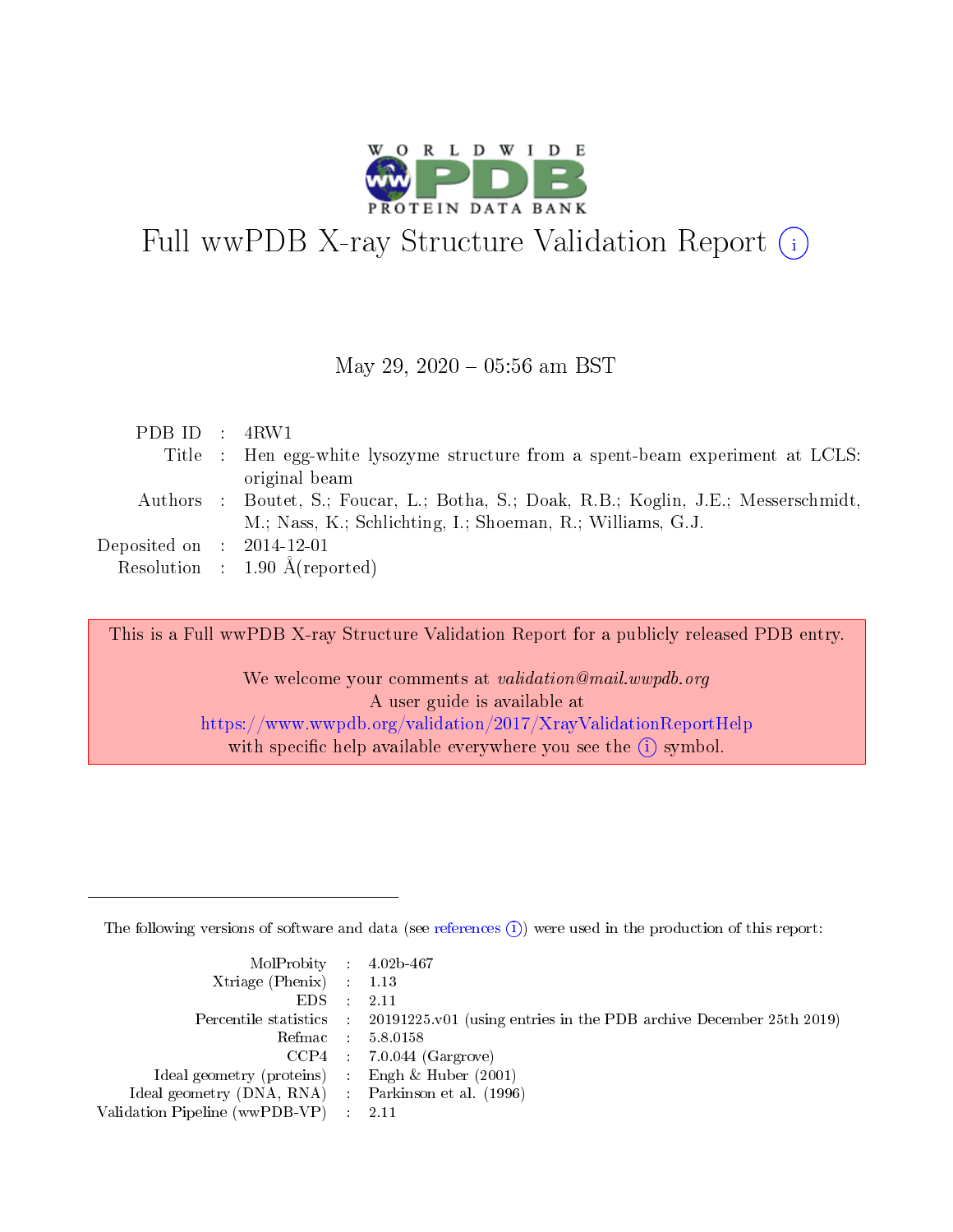# 1 [O](https://www.wwpdb.org/validation/2017/XrayValidationReportHelp#overall_quality)verall quality at a glance  $(i)$

The following experimental techniques were used to determine the structure: X-RAY DIFFRACTION

The reported resolution of this entry is 1.90 Å.

Percentile scores (ranging between 0-100) for global validation metrics of the entry are shown in the following graphic. The table shows the number of entries on which the scores are based.



| Metric                | Whole archive<br>$(\#\mathrm{Entries})$ | Similar resolution<br>$(\#\text{Entries}, \text{resolution range}(\text{\AA}))$ |
|-----------------------|-----------------------------------------|---------------------------------------------------------------------------------|
| $R_{free}$            | 130704                                  | $6207(1.90-1.90)$                                                               |
| Clashscore            | 141614                                  | $6847(1.90-1.90)$                                                               |
| Ramachandran outliers | 138981                                  | $6760(1.90-1.90)$                                                               |
| Sidechain outliers    | 138945                                  | $6760(1.90-1.90)$                                                               |
| RSRZ outliers         | 127900                                  | $6082(1.90-1.90)$                                                               |

The table below summarises the geometric issues observed across the polymeric chains and their fit to the electron density. The red, orange, yellow and green segments on the lower bar indicate the fraction of residues that contain outliers for  $>=3, 2, 1$  and 0 types of geometric quality criteria respectively. A grey segment represents the fraction of residues that are not modelled. The numeric value for each fraction is indicated below the corresponding segment, with a dot representing fractions <=5% The upper red bar (where present) indicates the fraction of residues that have poor fit to the electron density. The numeric value is given above the bar.

| Mol       | $\sim$<br>hain | Length     | Quality of chain |  |
|-----------|----------------|------------|------------------|--|
|           |                |            | 3%               |  |
| <u>д.</u> | . .            | 190<br>⊥∠ປ | 98%              |  |

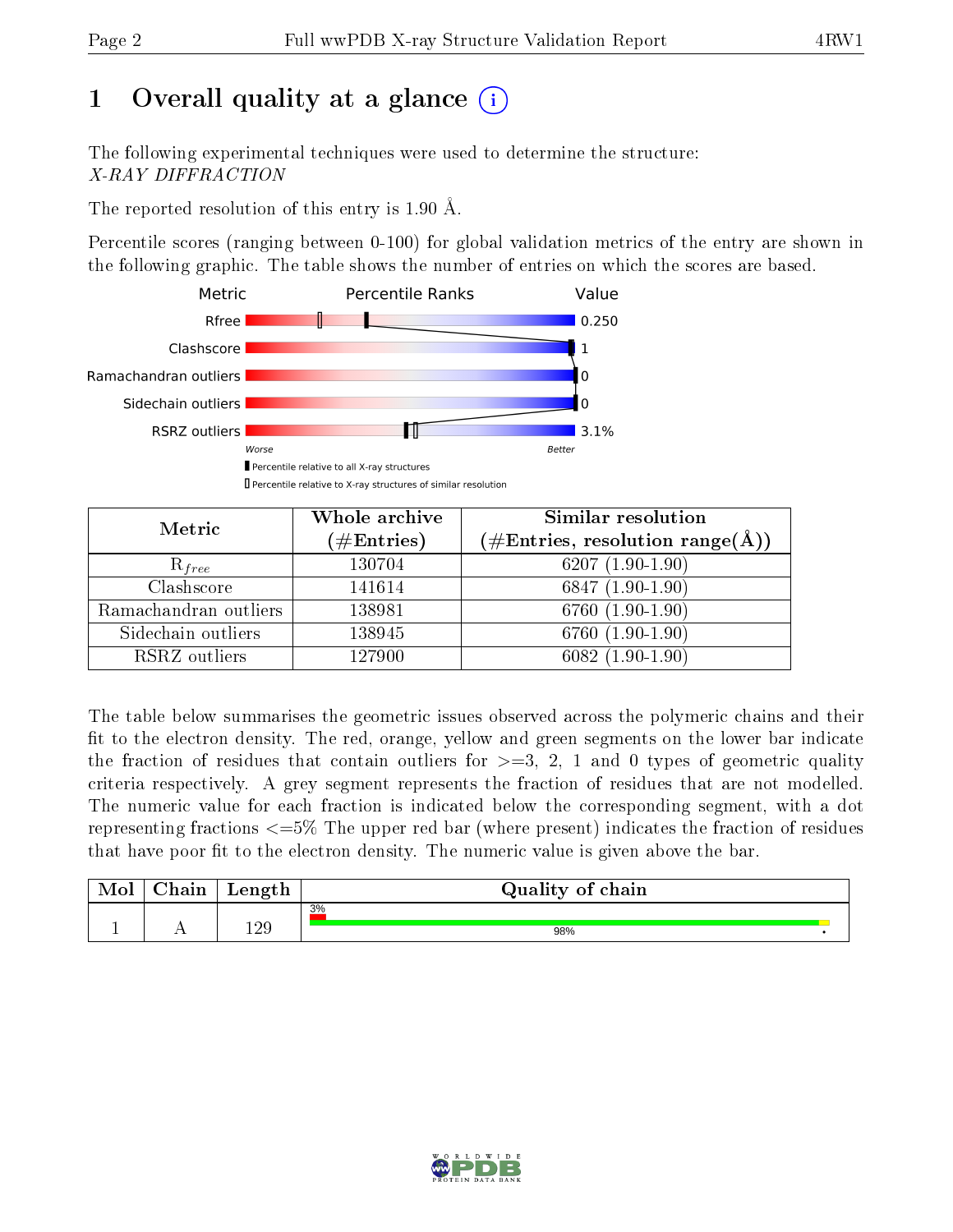# 2 Entry composition (i)

There are 4 unique types of molecules in this entry. The entry contains 1071 atoms, of which 0 are hydrogens and 0 are deuteriums.

In the tables below, the ZeroOcc column contains the number of atoms modelled with zero occupancy, the AltConf column contains the number of residues with at least one atom in alternate conformation and the Trace column contains the number of residues modelled with at most 2 atoms.

• Molecule 1 is a protein called Lysozyme C.

| Mol | ${\rm Chain}$ | Residues | $\rm{Atoms}$ |     |     |  | $\mid$ ZeroOcc $\mid$ AltConf $\mid$ Trace |  |
|-----|---------------|----------|--------------|-----|-----|--|--------------------------------------------|--|
|     |               | 129      | Total        |     |     |  |                                            |  |
|     |               | $1001\,$ | 613          | 193 | 185 |  |                                            |  |

• Molecule 2 is SODIUM ION (three-letter code: NA) (formula: Na).

|  | $Mol$   Chain   Residues | <b>Atoms</b>  | $\mid$ ZeroOcc $\mid$ AltConf |  |
|--|--------------------------|---------------|-------------------------------|--|
|  |                          | Total<br>- Na |                               |  |

Molecule 3 is CHLORIDE ION (three-letter code: CL) (formula: Cl).

|  | $\text{Mol}$   Chain   Residues | Atoms    | $\mid$ ZeroOcc $\mid$ AltConf $\mid$ |
|--|---------------------------------|----------|--------------------------------------|
|  |                                 | Total Cl |                                      |

• Molecule 4 is water.

|  | $Mol$   Chain   Residues | Atoms | $ZeroOcc \   \ AltConf$ |
|--|--------------------------|-------|-------------------------|
|  |                          | Total |                         |

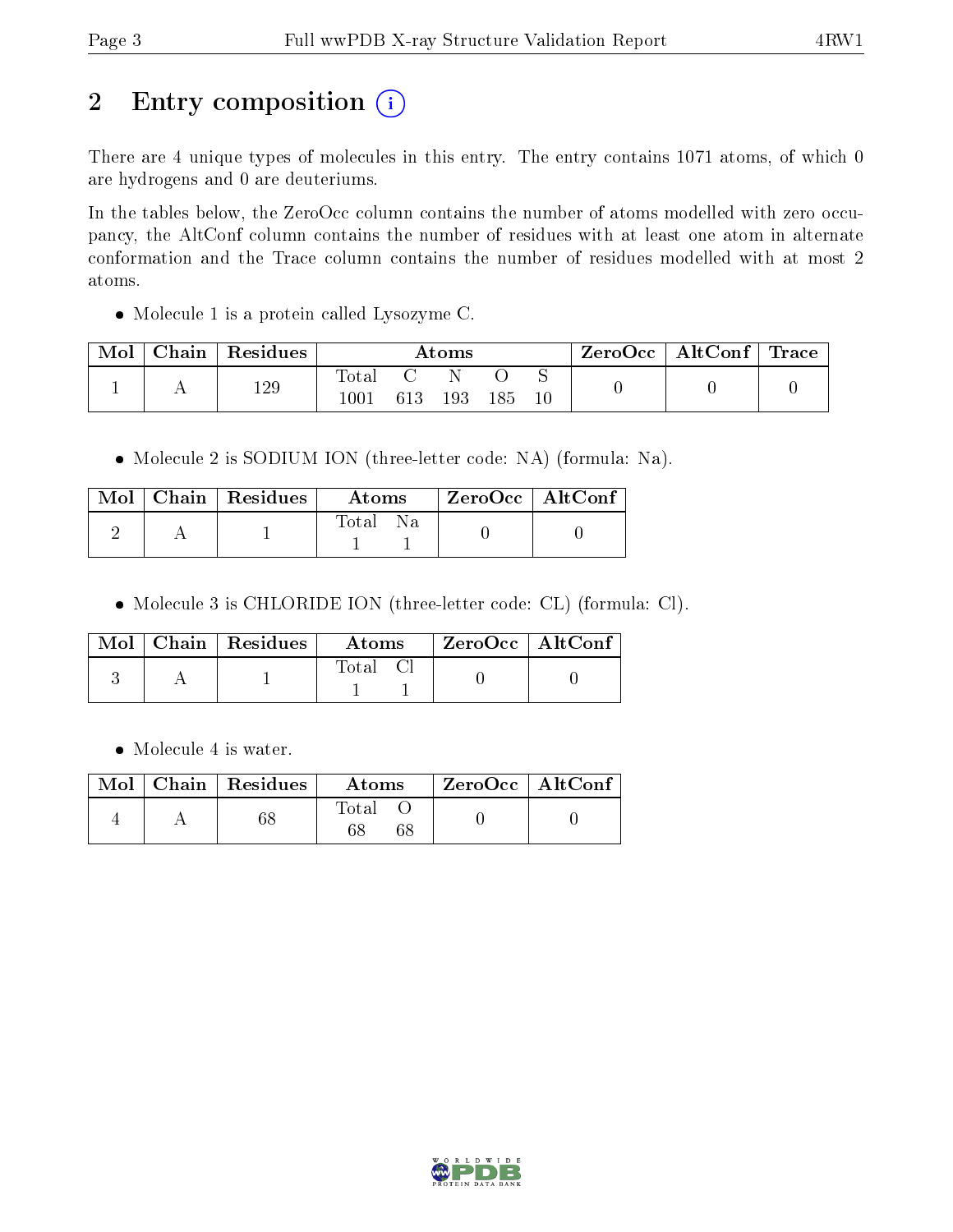## 3 Residue-property plots  $(i)$

These plots are drawn for all protein, RNA and DNA chains in the entry. The first graphic for a chain summarises the proportions of the various outlier classes displayed in the second graphic. The second graphic shows the sequence view annotated by issues in geometry and electron density. Residues are color-coded according to the number of geometric quality criteria for which they contain at least one outlier: green  $= 0$ , yellow  $= 1$ , orange  $= 2$  and red  $= 3$  or more. A red dot above a residue indicates a poor fit to the electron density (RSRZ  $> 2$ ). Stretches of 2 or more consecutive residues without any outlier are shown as a green connector. Residues present in the sample, but not in the model, are shown in grey.

• Molecule 1: Lysozyme C



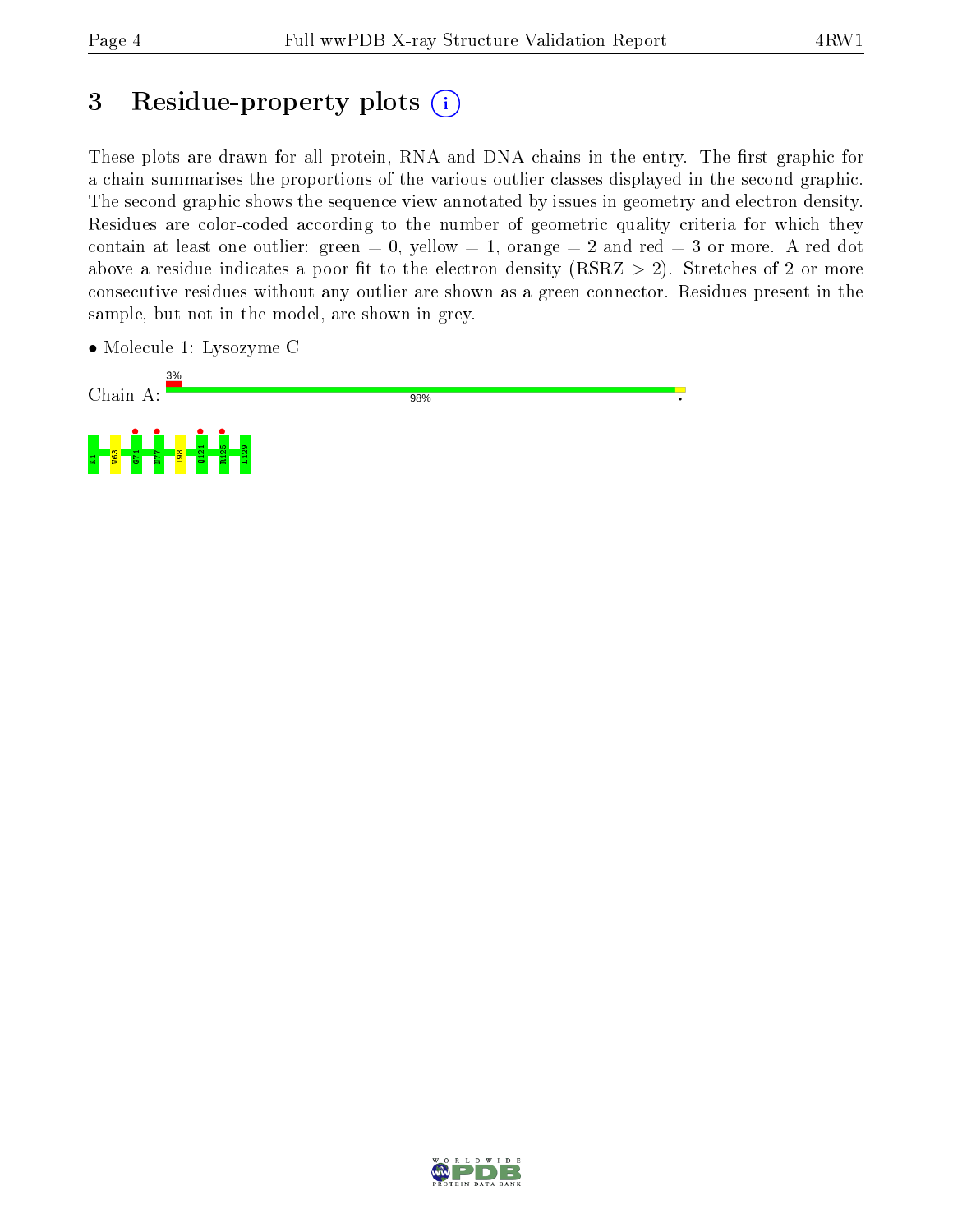# 4 Data and refinement statistics  $(i)$

| Property                                                              | Value                                                    | Source     |
|-----------------------------------------------------------------------|----------------------------------------------------------|------------|
| Space group                                                           | P 43 21 2                                                | Depositor  |
| Cell constants                                                        | $79.24\text{\AA}$<br>79.24Å<br>38.23Å                    | Depositor  |
| a, b, c, $\alpha$ , $\beta$ , $\gamma$                                | $90.00^\circ$<br>$90.00^\circ$<br>$90.00^\circ$          |            |
| Resolution $(A)$                                                      | $32.05 - 1.90$                                           | Depositor  |
|                                                                       | 28.02<br>$-1.90$                                         | <b>EDS</b> |
| % Data completeness                                                   | $100.0 (32.05 - 1.90)$                                   | Depositor  |
| (in resolution range)                                                 | $100.0 (28.02 - 1.90)$                                   | <b>EDS</b> |
| $R_{merge}$                                                           | (Not available)                                          | Depositor  |
| $\mathbf{R}_{sym}$                                                    | (Not available)                                          | Depositor  |
| $\langle I/\sigma(I) \rangle^{-1}$                                    | $1.38$ (at 1.91Å)                                        | Xtriage    |
| Refinement program                                                    | REFMAC 5.5.0102                                          | Depositor  |
| $R, R_{free}$                                                         | $\overline{0.219}$ ,<br>0.256                            | Depositor  |
|                                                                       | 0.223<br>0.250                                           | DCC        |
| $R_{free}$ test set                                                   | 517 reflections $(5.15\%)$                               | wwPDB-VP   |
| Wilson B-factor $(A^2)$                                               | 39.7                                                     | Xtriage    |
| Anisotropy                                                            | 0.013                                                    | Xtriage    |
| Bulk solvent $k_{sol}(\text{e}/\text{\AA}^3),\,B_{sol}(\text{\AA}^2)$ | $0.28$ , $32.7$                                          | <b>EDS</b> |
| L-test for $\mathrm{twinning}^2$                                      | $\langle  L  \rangle = 0.45, \langle L^2 \rangle = 0.27$ | Xtriage    |
| Estimated twinning fraction                                           | No twinning to report.                                   | Xtriage    |
| $F_o, F_c$ correlation                                                | 0.94                                                     | <b>EDS</b> |
| Total number of atoms                                                 | 1071                                                     | wwPDB-VP   |
| Average B, all atoms $(A^2)$                                          | 30.0                                                     | wwPDB-VP   |

Xtriage's analysis on translational NCS is as follows: The largest off-origin peak in the Patterson function is  $6.13\%$  of the height of the origin peak. No significant pseudotranslation is detected.

<sup>&</sup>lt;sup>2</sup>Theoretical values of  $\langle |L| \rangle$ ,  $\langle L^2 \rangle$  for acentric reflections are 0.5, 0.333 respectively for untwinned datasets, and 0.375, 0.2 for perfectly twinned datasets.



<span id="page-4-1"></span><span id="page-4-0"></span><sup>1</sup> Intensities estimated from amplitudes.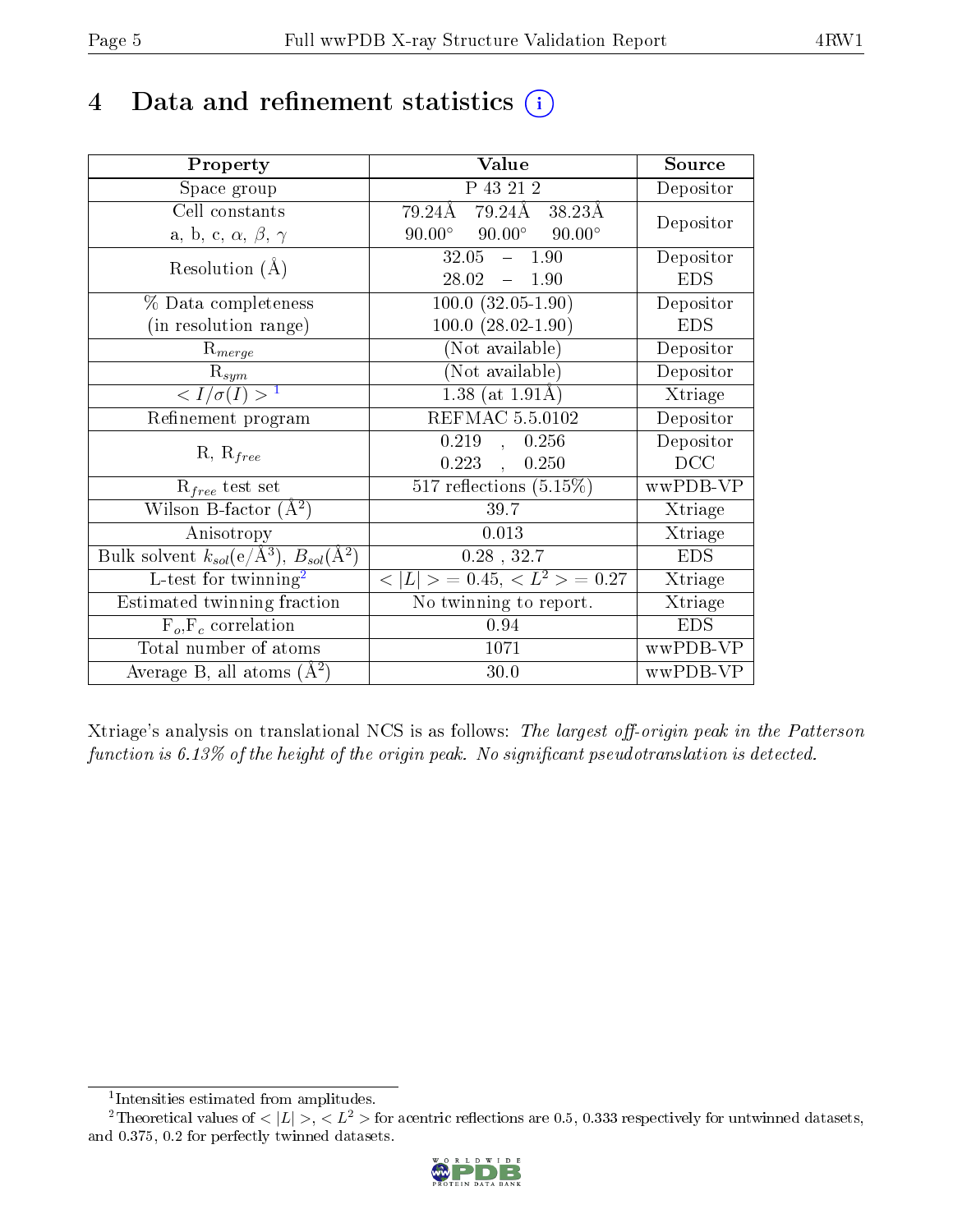# 5 Model quality  $(i)$

### 5.1 Standard geometry  $\overline{()}$

Bond lengths and bond angles in the following residue types are not validated in this section: NA, CL

The Z score for a bond length (or angle) is the number of standard deviations the observed value is removed from the expected value. A bond length (or angle) with  $|Z| > 5$  is considered an outlier worth inspection. RMSZ is the root-mean-square of all Z scores of the bond lengths (or angles).

|  | $Mol$   Chain |      | Bond lengths                    | Bond angles |                   |  |
|--|---------------|------|---------------------------------|-------------|-------------------|--|
|  |               |      | RMSZ $ #Z  > 5$ RMSZ $ #Z  > 5$ |             |                   |  |
|  |               | 0.43 | 0/1021                          | 0.57        | $\binom{0}{1379}$ |  |

There are no bond length outliers.

There are no bond angle outliers.

There are no chirality outliers.

There are no planarity outliers.

### 5.2 Too-close contacts  $(i)$

In the following table, the Non-H and H(model) columns list the number of non-hydrogen atoms and hydrogen atoms in the chain respectively. The H(added) column lists the number of hydrogen atoms added and optimized by MolProbity. The Clashes column lists the number of clashes within the asymmetric unit, whereas Symm-Clashes lists symmetry related clashes.

|  |      |     | Mol   Chain   Non-H   H(model)   H(added)   Clashes   Symm-Clashes |
|--|------|-----|--------------------------------------------------------------------|
|  | 1001 | 958 |                                                                    |
|  |      |     |                                                                    |
|  |      |     |                                                                    |
|  |      |     |                                                                    |
|  | 1071 | 958 |                                                                    |

The all-atom clashscore is defined as the number of clashes found per 1000 atoms (including hydrogen atoms). The all-atom clashscore for this structure is 1.

All (1) close contacts within the same asymmetric unit are listed below, sorted by their clash magnitude.

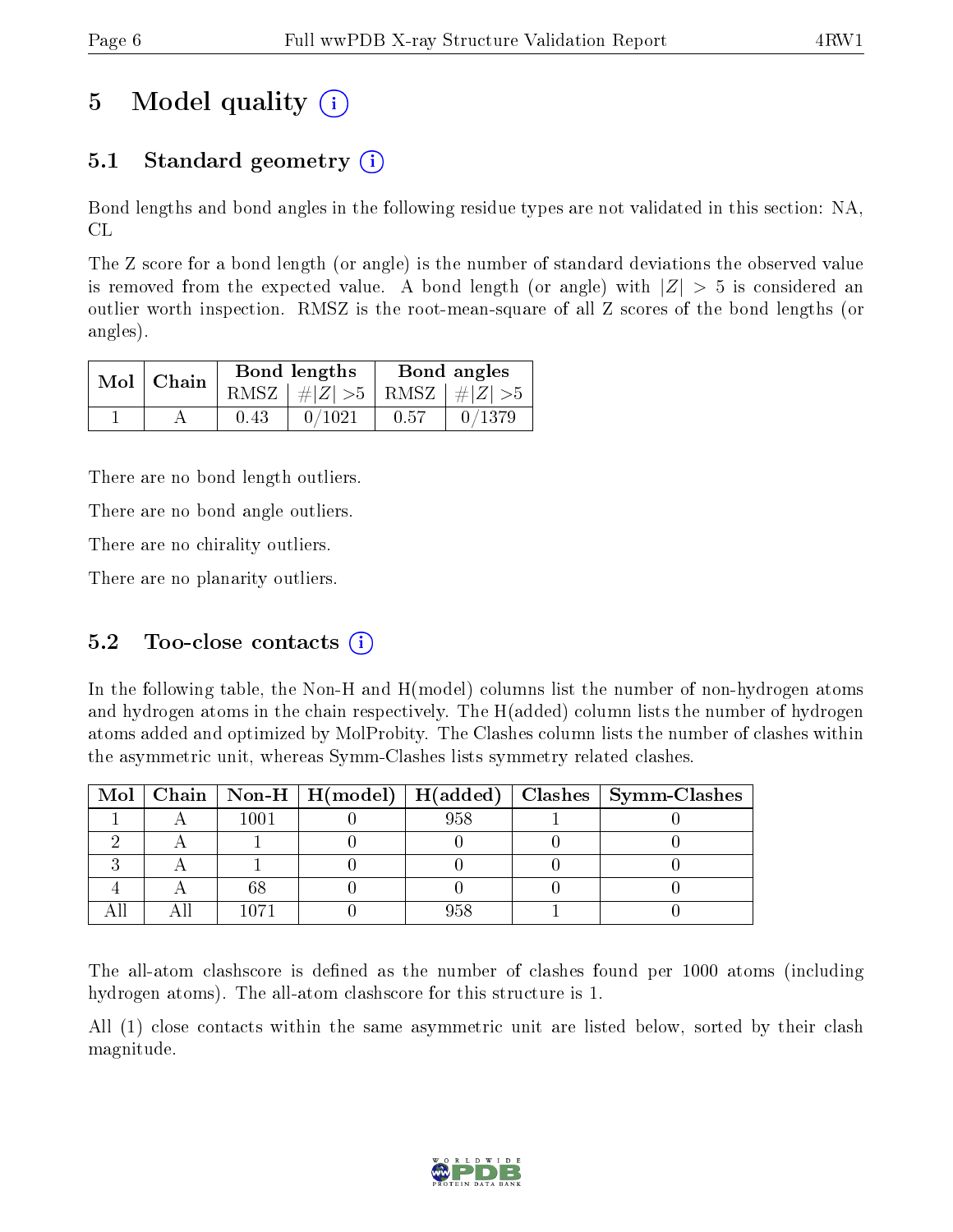| Atom-1                                                 | Atom-2                                                      | Interatomic<br>distance (A) | ~lash<br>overlap (A) |  |
|--------------------------------------------------------|-------------------------------------------------------------|-----------------------------|----------------------|--|
| $1 \cdot A \cdot 63 \cdot \text{TRP} \cdot \text{CF2}$ | $1 \cdot \Delta \cdot 98 \cdot 11 \cdot F \cdot H \cdot 19$ | ) 54                        |                      |  |

There are no symmetry-related clashes.

#### 5.3 Torsion angles (i)

#### 5.3.1 Protein backbone  $(i)$

In the following table, the Percentiles column shows the percent Ramachandran outliers of the chain as a percentile score with respect to all X-ray entries followed by that with respect to entries of similar resolution.

The Analysed column shows the number of residues for which the backbone conformation was analysed, and the total number of residues.

| Mol   Chain | Analysed                                |  | Favoured   Allowed   Outliers   Percentiles                  |  |
|-------------|-----------------------------------------|--|--------------------------------------------------------------|--|
|             | $127/129$ (98\%)   126 (99\%)   1 (1\%) |  | $\begin{array}{ c c c c c }\n\hline\n100 & 100\n\end{array}$ |  |

There are no Ramachandran outliers to report.

#### $5.3.2$  Protein sidechains  $(i)$

In the following table, the Percentiles column shows the percent sidechain outliers of the chain as a percentile score with respect to all X-ray entries followed by that with respect to entries of similar resolution.

The Analysed column shows the number of residues for which the sidechain conformation was analysed, and the total number of residues.

| Mol   Chain | Analysed                       | $\perp$ Rotameric $\perp$ Outliers $\perp$ Percentiles |                                                                      |  |
|-------------|--------------------------------|--------------------------------------------------------|----------------------------------------------------------------------|--|
|             | $105/105(100\%)$   105 (100\%) |                                                        | $\begin{array}{ c c c c }\n\hline\n100 & 100 \\ \hline\n\end{array}$ |  |

There are no protein residues with a non-rotameric sidechain to report.

Some sidechains can be flipped to improve hydrogen bonding and reduce clashes. There are no such sidechains identified.

#### $5.3.3$  RNA  $(i)$

There are no RNA molecules in this entry.

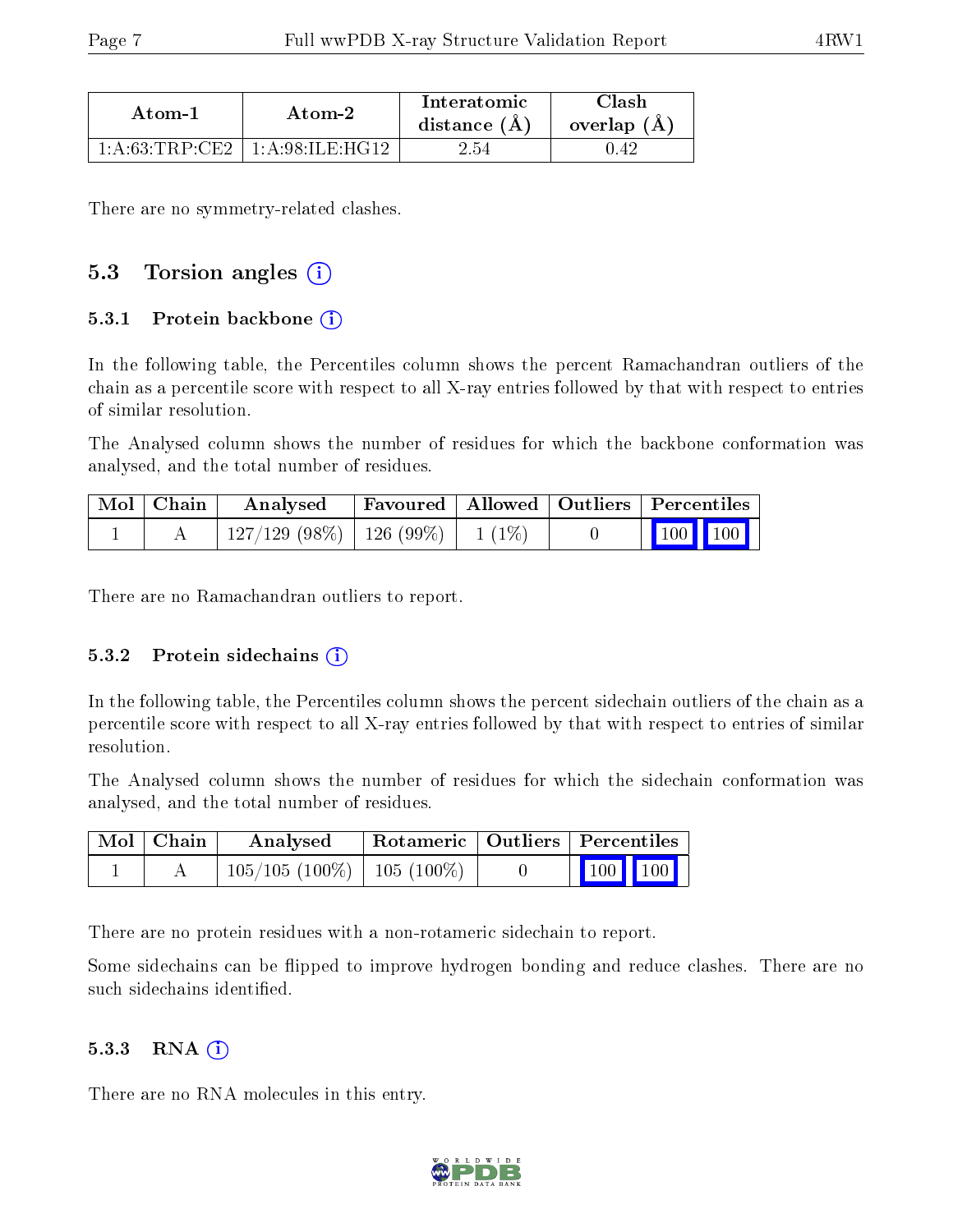#### 5.4 Non-standard residues in protein, DNA, RNA chains (i)

There are no non-standard protein/DNA/RNA residues in this entry.

#### 5.5 Carbohydrates  $(i)$

There are no carbohydrates in this entry.

#### 5.6 Ligand geometry (i)

Of 2 ligands modelled in this entry, 2 are monoatomic - leaving 0 for Mogul analysis.

There are no bond length outliers.

There are no bond angle outliers.

There are no chirality outliers.

There are no torsion outliers.

There are no ring outliers.

No monomer is involved in short contacts.

#### 5.7 [O](https://www.wwpdb.org/validation/2017/XrayValidationReportHelp#nonstandard_residues_and_ligands)ther polymers  $(i)$

There are no such residues in this entry.

#### 5.8 Polymer linkage issues  $(i)$

There are no chain breaks in this entry.

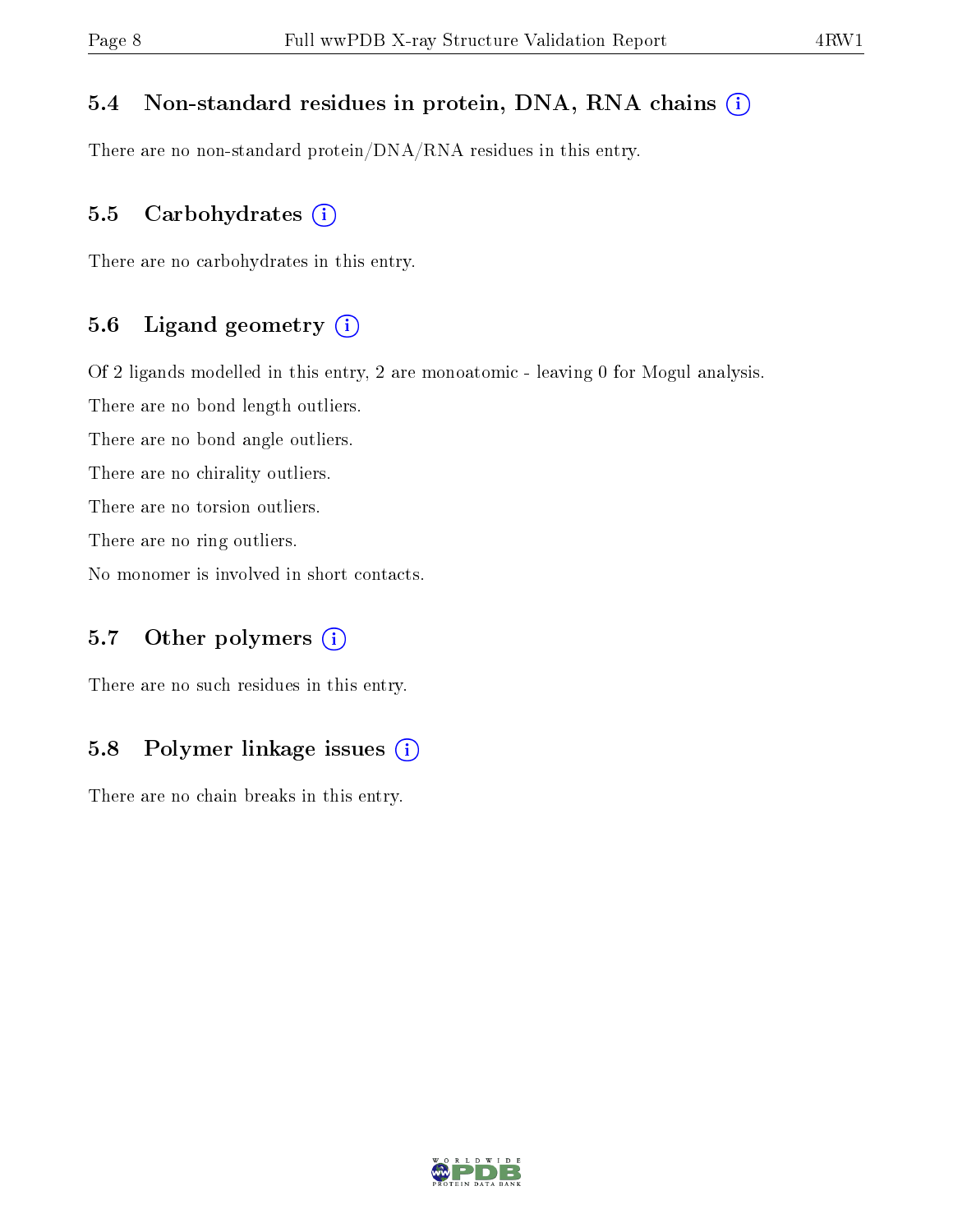### 6 Fit of model and data  $\left( \cdot \right)$

### 6.1 Protein, DNA and RNA chains (i)

In the following table, the column labelled  $#RSRZ>2'$  contains the number (and percentage) of RSRZ outliers, followed by percent RSRZ outliers for the chain as percentile scores relative to all X-ray entries and entries of similar resolution. The OWAB column contains the minimum, median,  $95<sup>th</sup>$  percentile and maximum values of the occupancy-weighted average B-factor per residue. The column labelled  $Q < 0.9$  lists the number of (and percentage) of residues with an average occupancy less than 0.9.

| $\mid$ Mol $\mid$ Chain | $\boldsymbol{\mathrm{Analysed}}$ | $^{-1}$ $<$ $\mathrm{RSRZ}$ $>$ $+$ | $\rm \#RSRZ{>}2$                    | $\vert$ OWAB(Å <sup>2</sup> ) $\vert$ Q<0.9 |  |
|-------------------------|----------------------------------|-------------------------------------|-------------------------------------|---------------------------------------------|--|
|                         | 129/129 (100%)                   | 0.14                                | $\mid$ 4 (3\%) 49 51 23, 29, 37, 46 |                                             |  |

All (4) RSRZ outliers are listed below:

| Mol | Chain | $\mid$ Res | Type       | <b>RSRZ</b> |
|-----|-------|------------|------------|-------------|
|     |       | 121        | <b>GLN</b> | 2.5         |
|     |       | 77         | <b>ASN</b> | 2.4         |
|     |       | 125        | $\rm{ARG}$ | 2.2         |
|     |       |            | GLY        | 21          |

#### 6.2 Non-standard residues in protein, DNA, RNA chains  $(i)$

There are no non-standard protein/DNA/RNA residues in this entry.

### 6.3 Carbohydrates (i)

There are no carbohydrates in this entry.

### 6.4 Ligands  $(i)$

In the following table, the Atoms column lists the number of modelled atoms in the group and the number defined in the chemical component dictionary. The B-factors column lists the minimum, median,  $95<sup>th</sup>$  percentile and maximum values of B factors of atoms in the group. The column labelled  $Q< 0.9$  lists the number of atoms with occupancy less than 0.9.

| Mol | Type | Chain | $\operatorname{Res}$ | Atoms |            |      | $RSCC$ RSR $B$ -factors $(A2)$ | $\rm{Q}\textcolor{black}{<}0.9$ |
|-----|------|-------|----------------------|-------|------------|------|--------------------------------|---------------------------------|
|     |      |       | 201                  |       | $\rm 0.94$ | 0.05 | 36, 36, 36, 36                 |                                 |
|     |      |       | 202                  |       | $0.98\,$   |      | 32, 32, 32, 32                 |                                 |